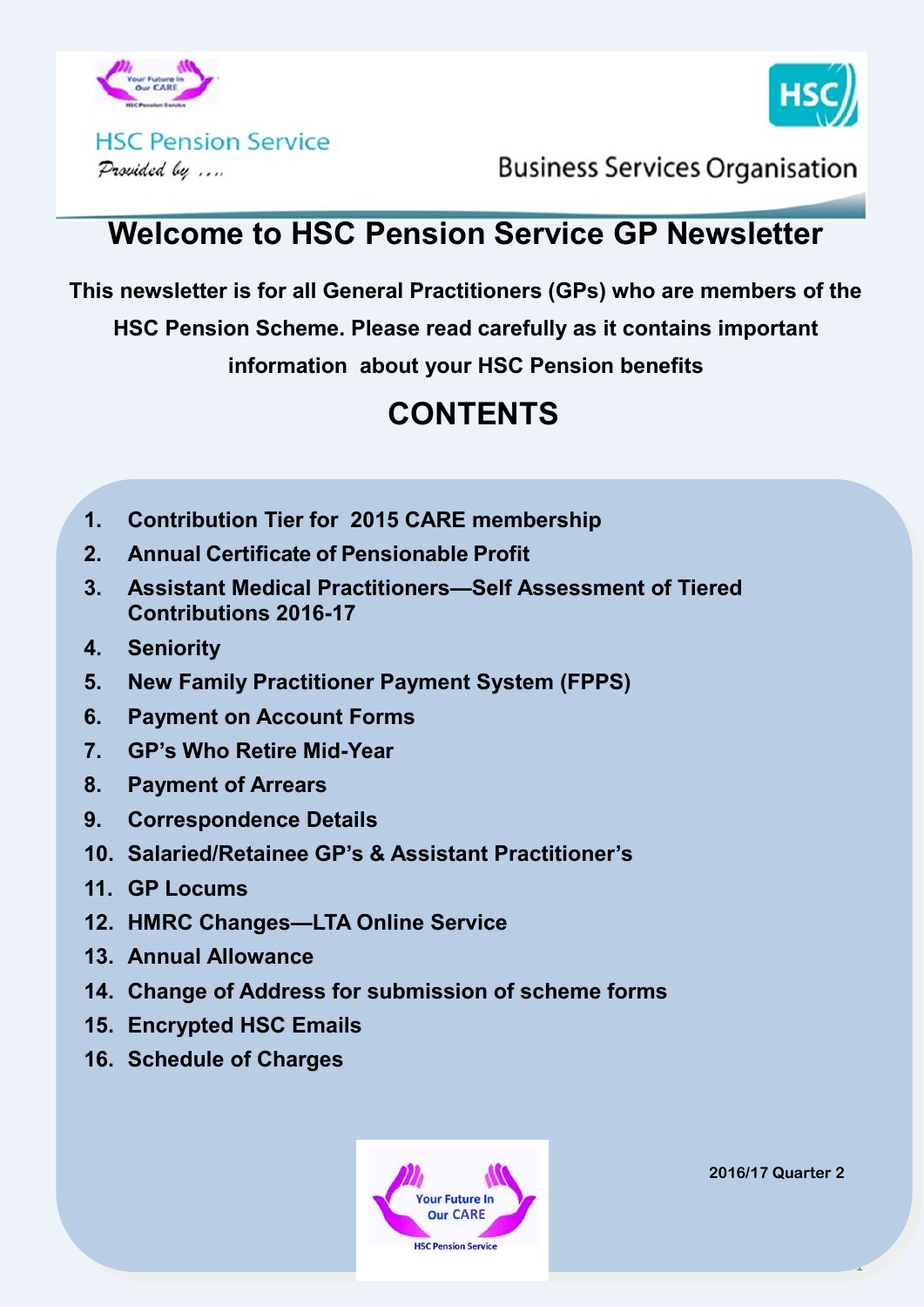### **1. Contribution Tier for 2015 CARE membership**

The pay that is used to set the contribution tiered rate for GP (and non-GP) Providers who start after the 1<sup>st</sup> of April 2015 and join the CARE Scheme is **annualised.** 

For example, a GP who starts in a Practice on 01/06/2016 and earns £70,000.00 up to 31/03/2017 will be subject to the 13.5% rate. (£70,000.00 divided by 304 days x 365 days = notional pay of £84,046.05).

Please click [here](http://www.hscpensions.hscni.net/download/Tiered-Contributions-for-Scheme-Years-2015-2016-through-to-2018-2019.pdf) for information on the 2015/16 to 2018/19 Tiered Contributions.

### **2. Annual Certificate of Pensionable Profit**

The Annual Certificate of Pensionable Profit for 2014/15 is now overdue.The deadline for submission was Monday 29th February 2016. The new FPPS has meant that where all the information has been received in order to produce the Annual Statements we can set adjustments and reconcile the year more efficiently.

#### **GP SOLO / OOH**

We are continually trying to improve our OOH process, therefore, if a doctor works for an OOH provider, we require OOH documentation for these employments to be sent with the annual certificate at the time of submission. For any salaried GP Out of Hours employments, the P60s unfortunately do not show any superannuation contributions, therefore a March payslip would be beneficial. This year we will further develop the OOH return that we send to Accountants in the Autumn.

From 2016/17 any GP with an Assistant Practitioner post should complete Self Assessment of Tiered Contributions—see Section 3 for more information.

Please send all submissions to GPcertificates@hscni.net rather than individual mail boxes so that we can track returns.

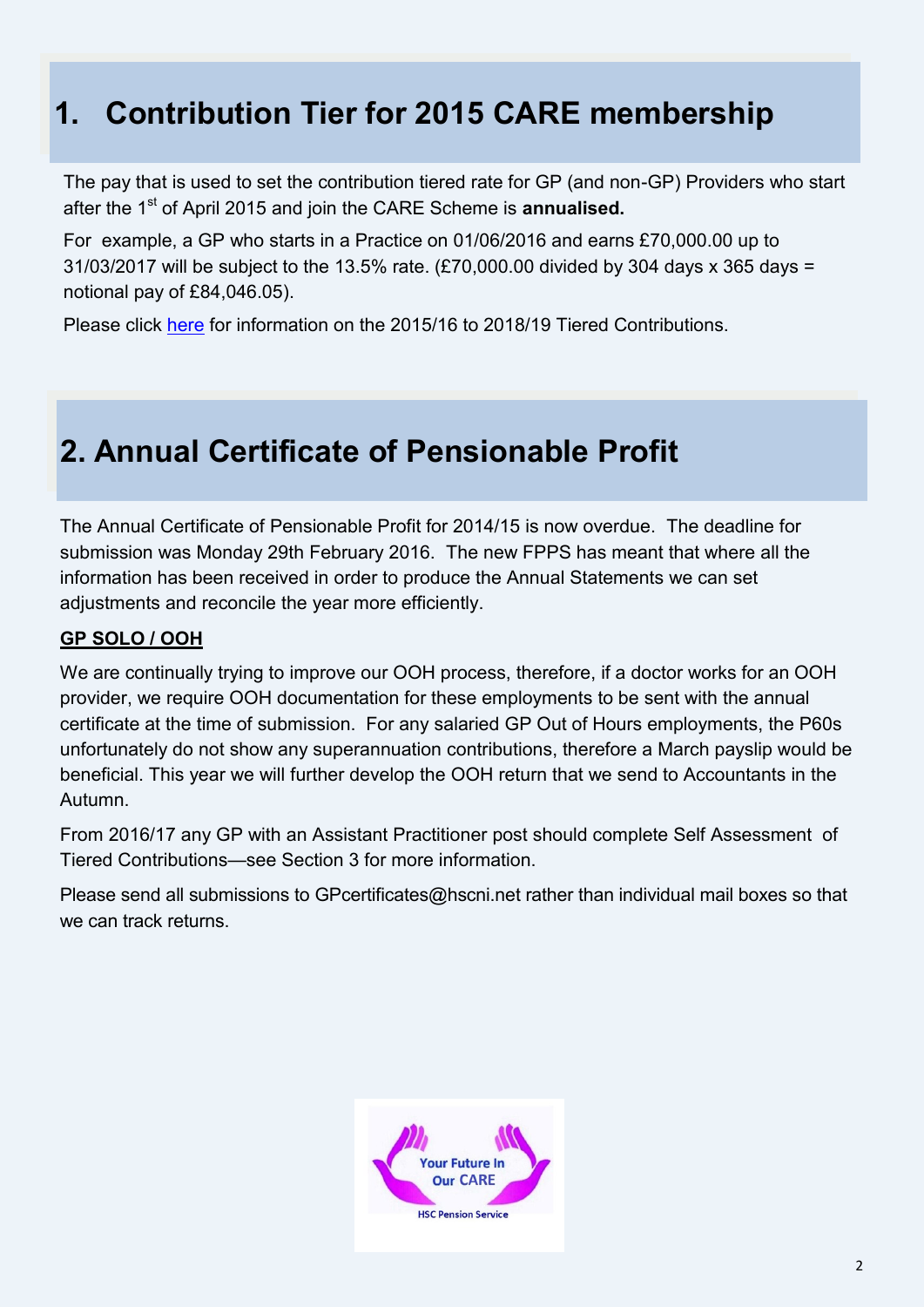### **2. Annual Certificate of Pensionable Profit..continued**

Please see below an extract from the Scheme Regulations governing the non-return of Annual **Certificates** 

This can be found in the The Health and Personal Social Services (Superannuation) Regulations (Northern Ireland) 1995 Schedule 2, Regulation 23(2) Page 181 by clicking on this [link.](http://www.hscpensions.hscni.net/wp-content/uploads/2012/11/Consolidated-Regs-1995-Section-at-1-4-2015.docx) Unfortunately, there are 15 practices that we have not been able to complete because of missing certificates. In some of these cases there is more than 1 accountant working for the GPs and in other cases we simply have not received the returns. The team spend a lot of valuable time contacting these accountants by email and phone which could be avoided if the certificates were received on time.

*"In respect of each scheme year, a principal medical practitioner and a non-GP provider shall provide each relevant host Health and Social Services Board with a certificate of their superannuable earnings based on—*

*a) the accounts drawn up in accordance with generally accepted accounting practice by the practice of which the member is a member; and* 

*b) the return that member has made to Her Majesty's Revenue and Customs in respect of their earnings for that year, no later than 1 month after the date on which that return was required to be submitted to Her Majesty's Revenue and Customs".* 

Under the scheme regulations, a GP who fails to submit all relevant documentation will have their pensionable profit for that year deemed to be zero. This may have an adverse impact on a member's pension and/or survivors benefits.

# **3. Assistant Medical Practitioners—Self Assessment of Tiered Contributions 2016/17**

Every Assistant Medical Practitioner who is in pensionable employment between 01/04/2016 to 31/03/2017 (inclusive) in Northern Ireland should complete an Assistant Medical Practitioner— Self Assessment of Tiered contributions form. This form will be available at www.hscpensions.hscni.net for year end accounting.

The tiered employee contribution rate in year 2016/17 is the **total** of all HSC GP (Practitioner) income for 2016/17. It includes Practice, Trust, Board, Solo OOHs, Bed Fund and GP locum income.

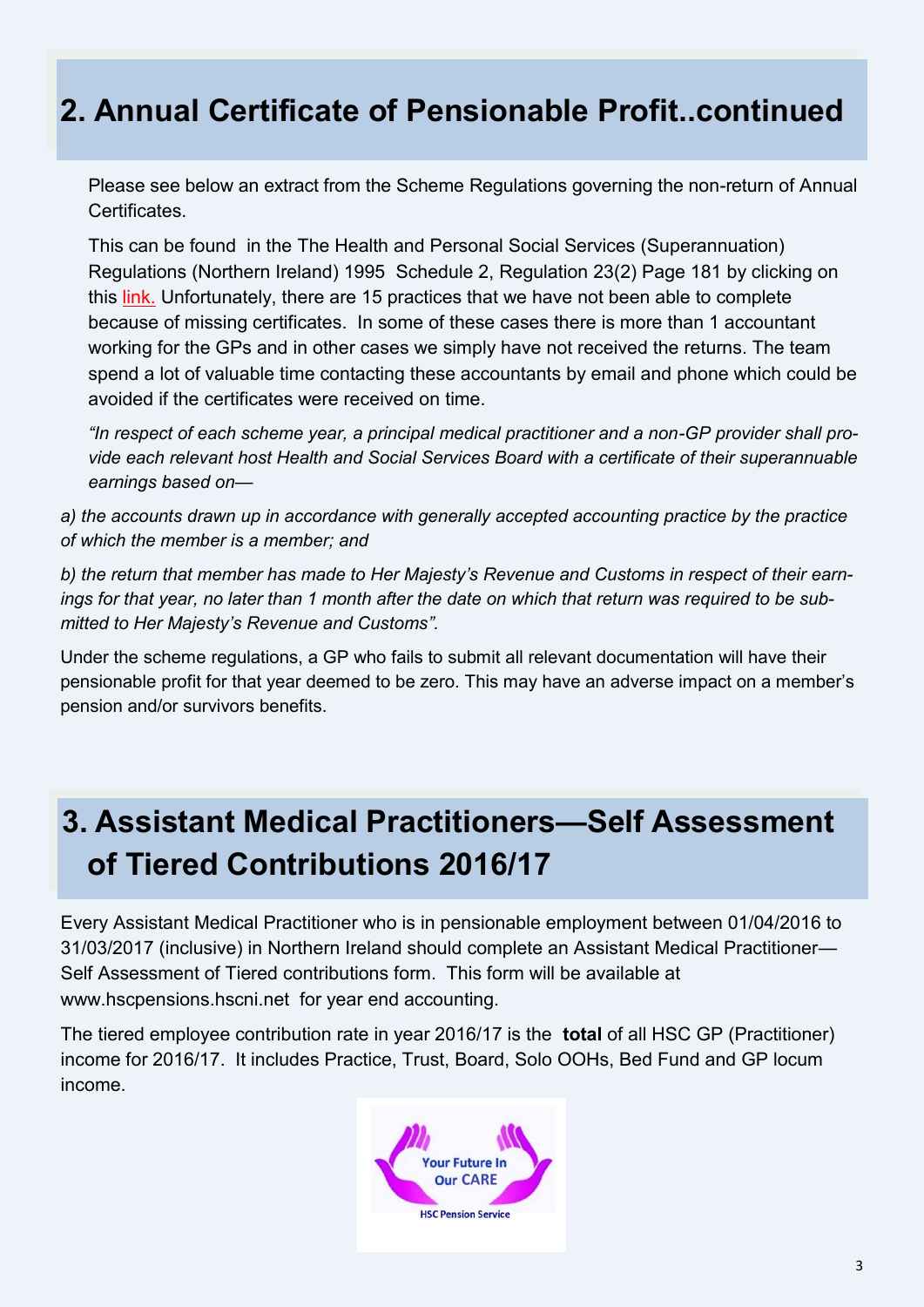# **3. Assistant Medical Practitioners—Self Assessment of Tiered Contributions 2016/17...continued**

An Assistant Medical Practitioner is:

A salaried GP formally employed by a GP Practice, Trust or Board.

A long-term fee based GP who works for a GP Practice, Trust or Board.

A GP who solely works on an employed or self-employed basis, for an Out of hours Provider and that OOHP is registered as a Scheme Employing Authority.

If an Assistant Medical Practitioner has worked for more that one GMS Practice as an Assistant in 2016/17 they must complete a form in respect of every Practice.

If an Assistant Medical Practitioner also worked as a Principal Practitioner (ie GP Partner or Single-Hander) in 2016/17 they must also complete the Annual Certificate of Pensionable Profit.

If an Assistant Practitioner also worked as a freelance GP Locum they must continue to declare their GP Locum income on forms A & B, and complete a Self Assessment form.

If incorrect contributions have been paid across the year, the Self Assessment form will highlight any under/over payments.

# **4. Seniority**

#### **The team have recently started to reconcile seniority payments to GPs from year 2008 to 2014 inclusive.**

Going forward we would advise as a general figure to use £70,000 as the average. Therefore anything above £46,666 will attract 100% seniority payments. To arrive at your figure, remember to deduct IPS, Solo and the seniority already paid. When the POA is submitted with an estimated figure, this would be the correct time to make adjustments to seniority payments. Practices should contact BSO on gms.claims@hscni.net and insert 'Seniority Adjustment' in the subject line. We would expect that GPs who perhaps reduce work and earnings in the run up to retirement would contact colleagues at BSO to make the necessary reduction to payments.

In each year those certificates received by the submission date of 28.02.yy will be used to calculate the NI average.

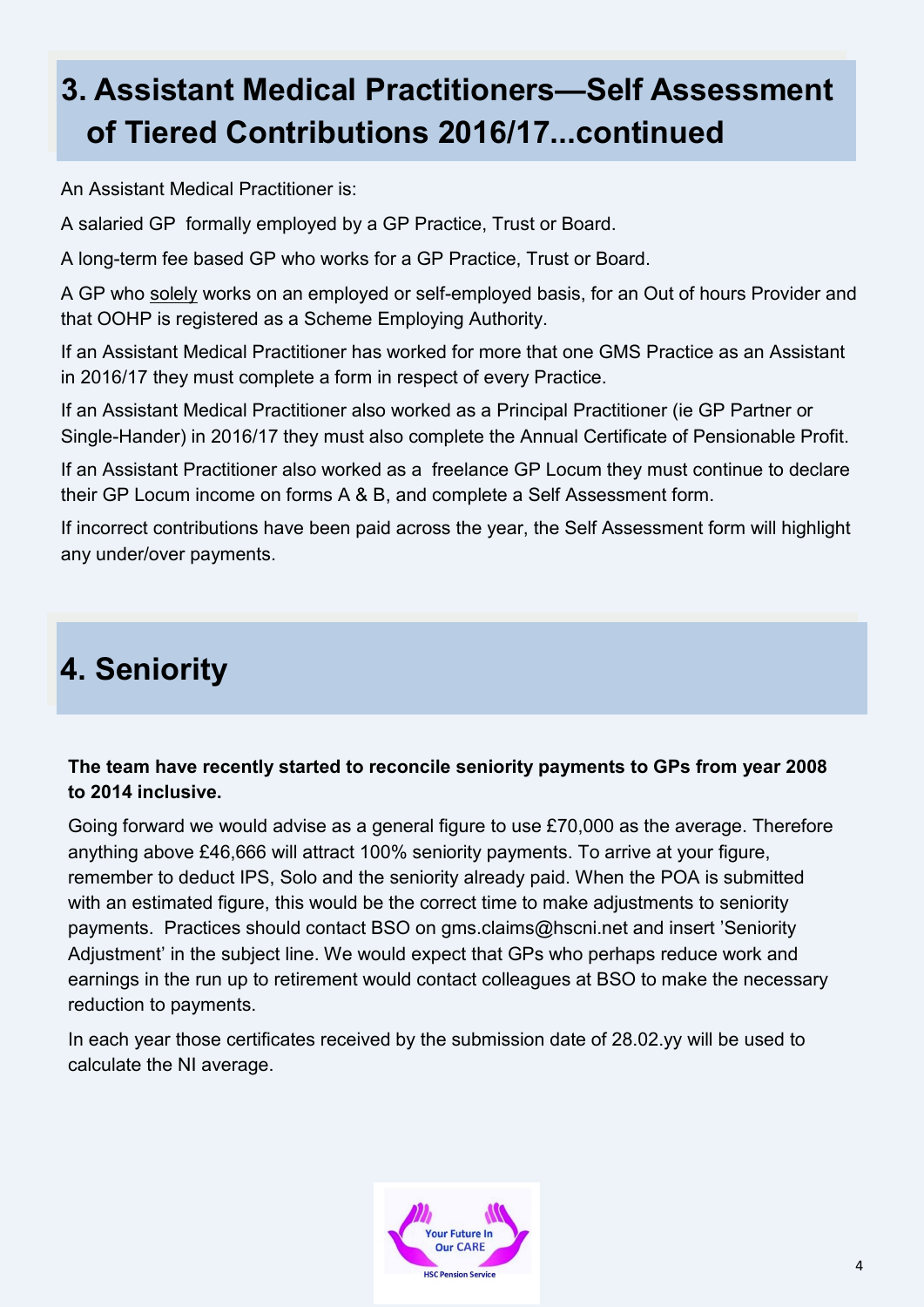# **5. New Family Practitioner Payment System (FPPS)**

You will be aware that the new FPPS system went live in May 2015. The team at HSC Pension Service have been uploading the **[SR1s](http://www.hscpensions.hscni.net/download/Practitioners/SRI-2016-17.pdf) /[SR2s](http://www.hscpensions.hscni.net/download/Practitioners/SR2-Form-for-Salaried-GPs-2016-17.pdf) /[POAs](http://www.hscpensions.hscni.net/download/Practitioners/POA-2016-171.xlsx)** and Annual Certificates on your behalf to produce Annual Statements for the GP's for 2013/14 and 2014/15. When you submit an SR1/ SR2/POA/Annual Certificate through the new system this will automatically filter into our workflow and we will process and send confirmation back to you as a notification.

**We will no longer be sending emails confirming the new monthly amount being deducted from the practice after a POA or SR1 has been submitted. This information can be found on FPPS under claims history once forms are received and approved.** 

### **6. Payment on Account Forms**

.

The Payment on Account can be changed during the financial year, if a new GP joins, or a current partner leaves the practice or you think you have under/overestimated the GP's potential earnings.

If for any reason you are not submitting your POA for 2016-17 through the new system, the [form](http://www.hscpensions.hscni.net/download/Practitioners/POA-2016-171.xlsx) "Calculation of Estimated Monthly Practice Superannuation Payment on Account 2016-17" declaring the estimated pensionable income for year 2016-17 can be found via our website www.hscpensions.hscni.net.

When a new partner joins the practice, they need to complete form SS14 and ensure an email is sent to patricia.craig@hscni.net with the details.

*See Part 1 of this Newsletter regarding amendment to contribution tier for GPs joining CARE Scheme.*

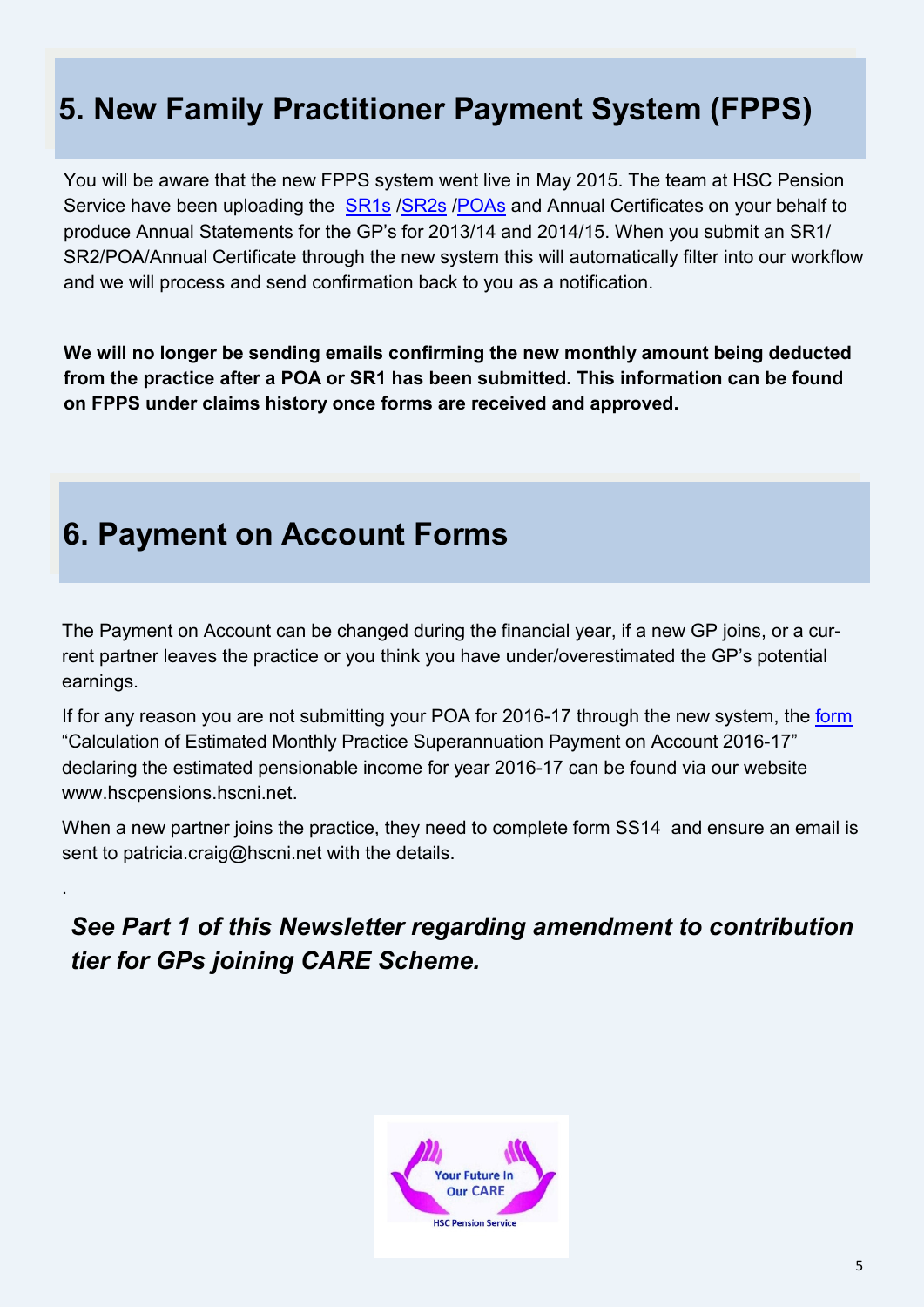# **7. GP's Who Retire Mid-Year**

If a GP takes a 24 hour retirement and returns to work as a partner in a practice, HSC Pension Service requires two Annual Certificates of Pensionable Profit, one to cover the period up to the date of retirement and another covering the full year. The second certificate is required for the calculation of seniority. **Failure to supply both certificates** will result in seniority payments being stopped from the date of retirement.

### **8. Payment of Arrears**

Any GP's who are considering paying arrears of contributions by cheque, should ensure the cheque is made payable to **BSO,** and sent with a covering letter outlining the relevant period of arrears i.e. Arrears of contributions for year 2014/15 to:

GP Payment Section HSC Pension Service Waterside House 75 Duke Street Londonderry BT47 6FP

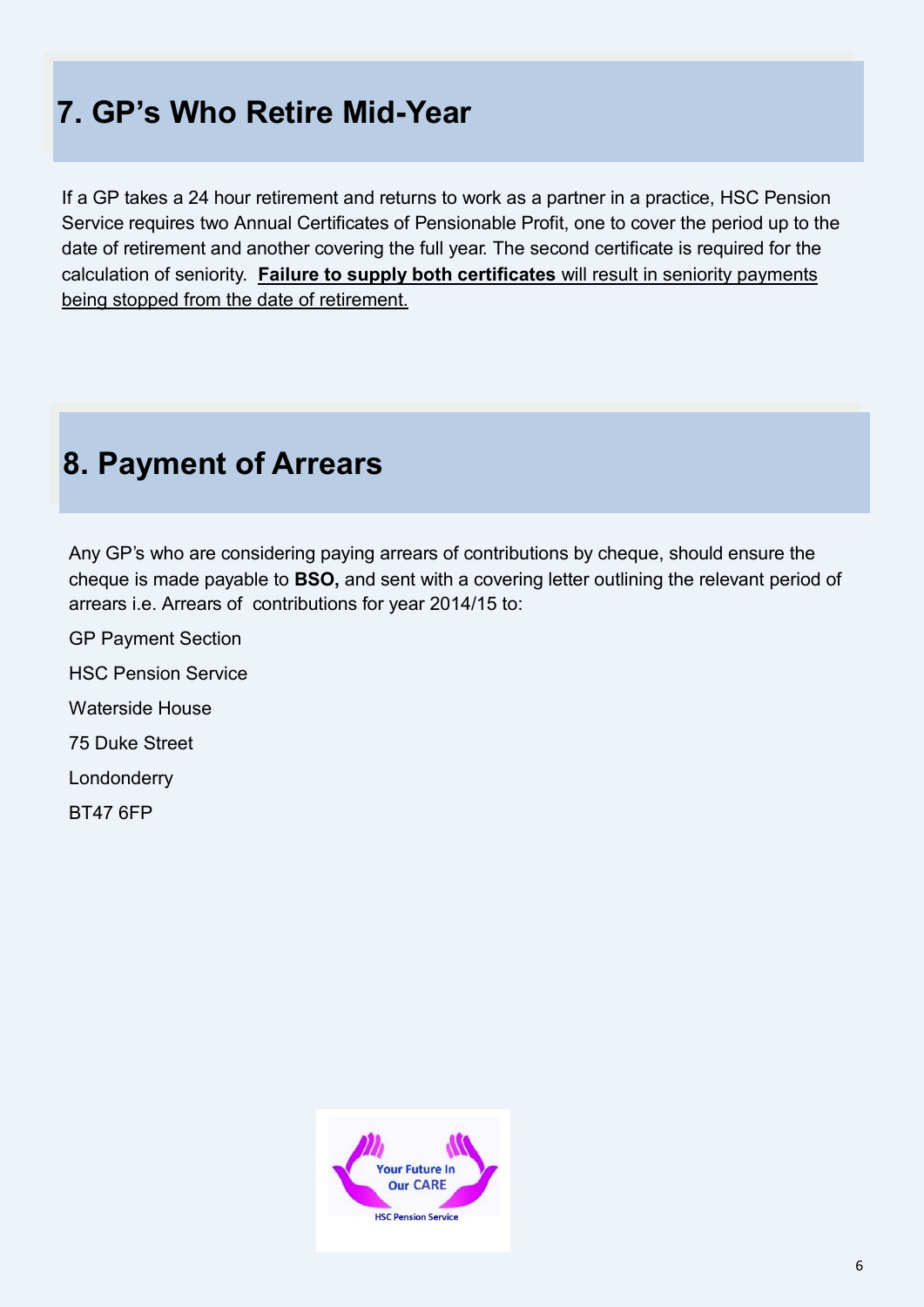### **9. Correspondence Details**

#### [The Correspondence Details](http://www.hscpensions.hscni.net/download/CORRESPONDENCE-DETAILS.docx)

We advise all doctors to complete the correspondence details form which is available on our website. We require this form to keep all personal information up to date. It will also help us if we need to contact your accountant about your record.

## **10. Salaried/Retainee GP's & Assistant Practitioner's**

Each Practice that employs a Salaried/Retainee GP or Assistant Practitioner must complete form **SR1**. Please ensure that you advise Patricia Craig ([Patricia.Craig@hscni.net\)](mailto:Patricia.Craig@hscni.net) if any GPs start or leave your practice. If a practice is employing a Salaried/Retainee GP or Assistant Practitioner in 2016/2017 then you need to submit the SR1. The deadline was Thursday 31st March 2016. Please submit any outstanding returns immediately. The purpose of this form is to estimate the earnings for each Salaried/Retainee GP or Assistant Practitioner in order to determine the level of contributions due monthly.

The **[SR2](http://www.hscpensions.hscni.net/download/Practitioners/SR2-Form-for-Salaried-GPs-2016-17.pdf)** form which confirms the actual salary earned for each Salaried/Retainee GP or Assistant Practitioner in the year 2016/17 is available on our website and should be submitted throughout the year if a GP leaves, or at year end, so that we can finalise the pensionable earnings figures for the GP and update our pension records.

The purpose of the SR2 is to ensure that the correct contributions have been made, any underpayment/overpayment will be adjusted and the member's record will be updated accordingly with the remuneration listed on the form. The deadline for submitting the SR2 form for 2015/2016 was Thursday 31st March 2016. Please submit any outstanding forms immediately.

Click to access the [SR2 for 2016/17](http://www.hscpensions.hscni.net/download/Practitioners/SR2-Form-for-Salaried-GPs-2016-17.pdf) and [SR1 for 2016/17](http://www.hscpensions.hscni.net/download/Practitioners/SRI-2016-17.pdf)

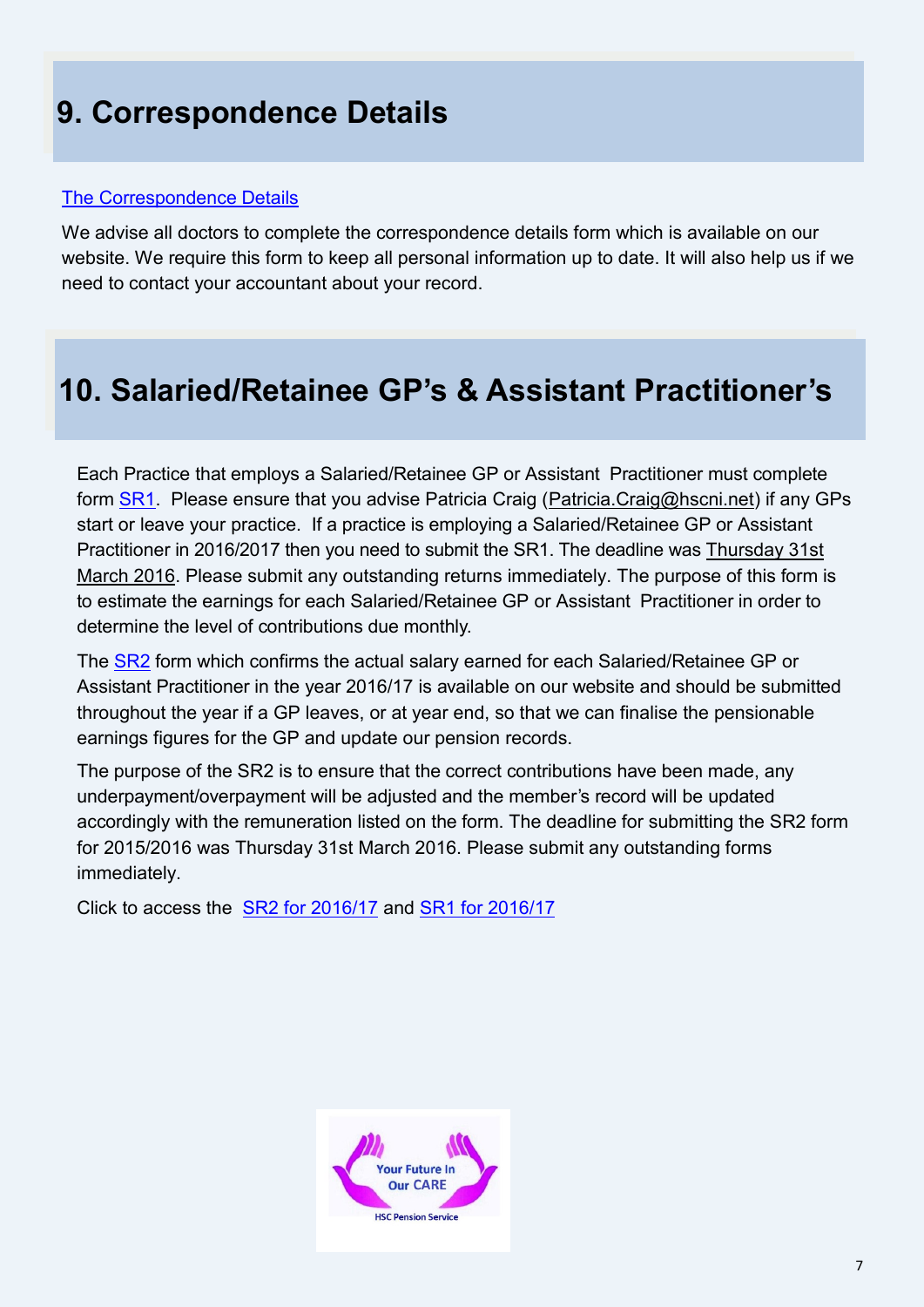# **11. GP Locums**

GP Locum administration has now fully transferred to HSC Pension Service at Waterside House.

All forms relating to Locum employments should now be forwarded to: GP Locum Administration HSC Pension Service Waterside House 75 Duke Street Londonderry BT47 6FP

As a reminder to GP Practices, you should know at the outset when you are filling a vacancy, what capacity that vacancy is for. For example, if it is to cover a short term gap or ad hoc work or if the vacancy is for less than 6 months, it should be treated as Locum work.

Practices have a responsibility to ensure that public funds are appropriately administered and as such, should determine at the outset if it is a Locum or Assistant Practitioner. If Locum work does extend beyond the 6 months then the Practice should change the status from Locum and send through a revised SR1 to cover any period beyond the 6 months. We will continue to work with our colleagues at HSCB to identify any Locums working in a Locum capacity beyond the 6 months.

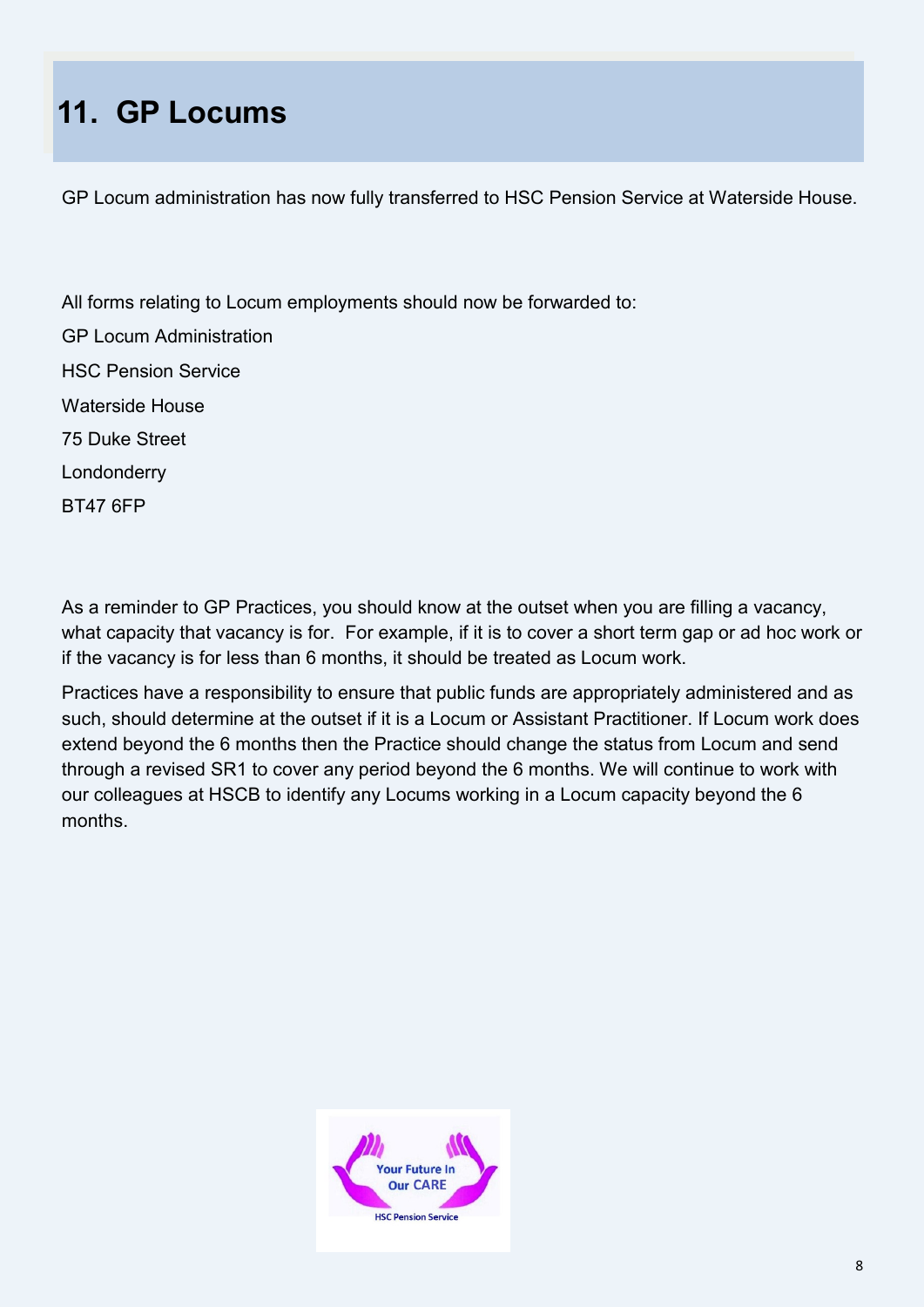# **12. HMRC Changes - LTA Online Service**

#### The standard Lifetime Allowance (LTA) has reduced to £1m from 6 April 2016

This is a reminder that the standard LTA has reduced from £1.25m to £1m from 6 April 2016.This means a standard LTA of £1m will apply to members who become entitled to receive (crystallise) their HSC benefits when they:

retire on or after 6 April 2016 – and the date their benefits are authorised is before this date.

retire before 6 April 2016 – and the date their benefits are authorised is on or after 6 April 2016.

For all scheme members the percentage of LTA used will be based on £1m unless they hold Fixed Protection. In addition, for higher earning scheme members any LTA charge that may apply to their HSC benefits will also be based on the reduced LTA unless they hold a valid protection certificate from HMRC. Any delay in claiming benefits may therefore result in:

- $\Rightarrow$  a bigger percentage of the LTA being used up LTA charges may then apply if there is a later benefit crystallisation because there is insufficient LTA remaining.
- $\Rightarrow$  high earning scheme members may become subject to LTA charges or see those charges increase.

It is important to note that HSC Pension Service has no discretion on the date HSC benefits crystallise and the calculation of the LTA used.

Any revision to benefits (substitute awards) that is authorised on or after 6 April 2016 will be a separate crystallisation of benefits and based on the lower standard LTA of £1m.

#### **Individual Protection 2014**

The Government introduced Individual Protection 2014, applicable from 6 April 2014, for those with pension savings on 5 April 2014 valued at over £1.25 million.

Individual Protection 2014 will give a protected Lifetime Allowance equal to the value of your pension rights on 5 April 2014 - up to an overall maximum of £1.5 million. You will not lose Individual Protection 2014 by making further savings in to your pension scheme but any pension savings in excess of your protected Lifetime Allowance will be subject to a Lifetime Allowance charge. You will be able to apply for this up to 5 April 2017.

Estimates for Individual Protection 2016 will not be available until April 17 or until we receive the 2015/16 Annual Certificate of Pensionable Profit .

HMRC has launched a new online service for pension scheme members who wish to apply for protection from the lifetime allowance tax charge.

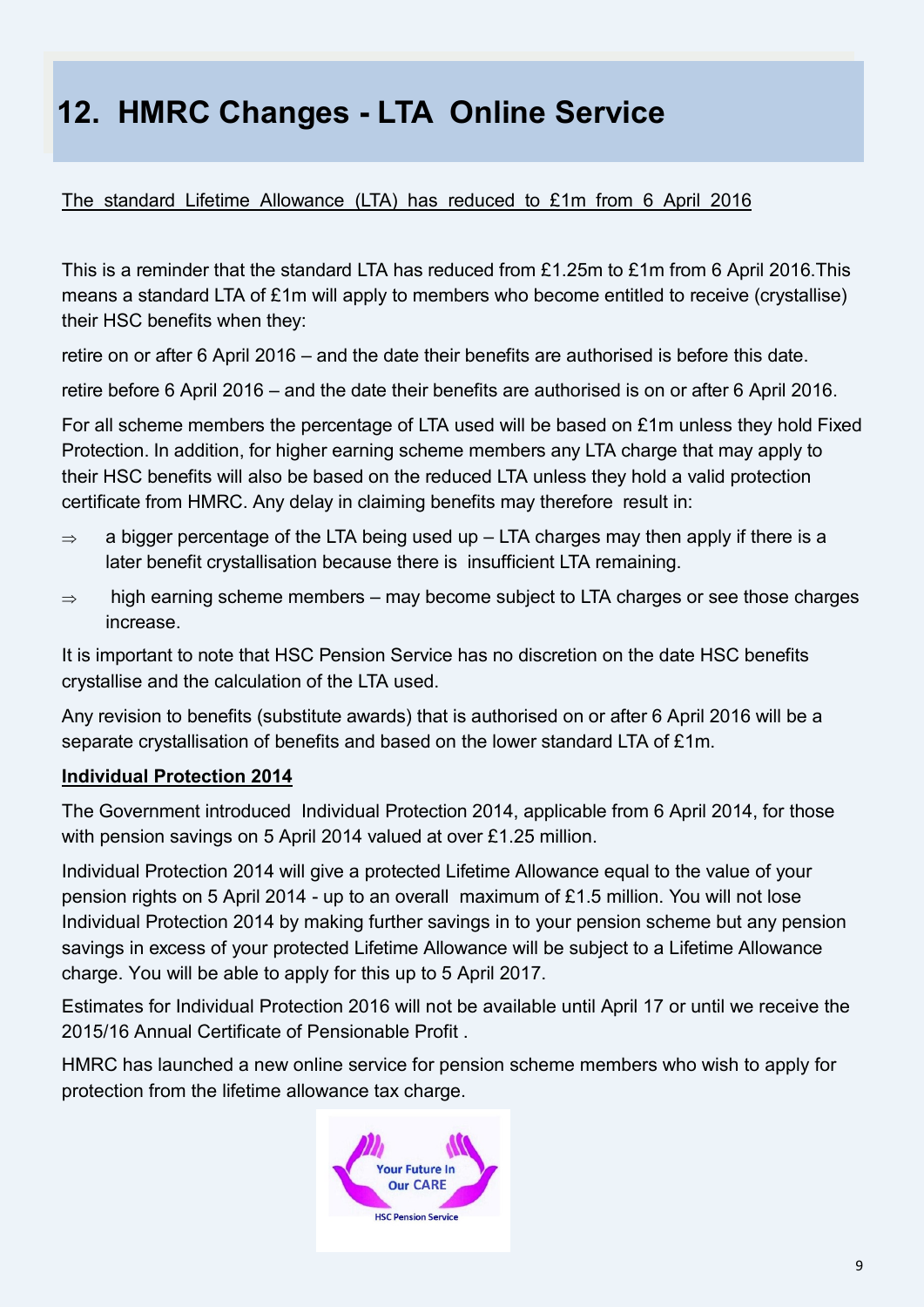# **12. HMRC Changes - LTA Online Service—continued**

As outlined in HMRC's 'pension schemes newsletter 80', *[https://www.gov.uk/government/](https://www.gov.uk/government/publications/pension-schemes-newsletter-80-july-2016/pension-schemes-newsletter-80-july-2016)* [publications/pension](https://www.gov.uk/government/publications/pension-schemes-newsletter-80-july-2016/pension-schemes-newsletter-80-july-2016)-schemes-newsletter-80-july-2016/pension-schemes-newsletter-80-july-*[2016](https://www.gov.uk/government/publications/pension-schemes-newsletter-80-july-2016/pension-schemes-newsletter-80-july-2016)* , the online service replaces the previous HMRC processes available to individuals who apply for fixed protection 2016, individual protection 2016, and individual protection 2014.

Further information and links to the HMRC portal where scheme members can use the LTA online services, are provided in HMRC guidance: *'*pension schemes:protect your lifetime allowance'*: [https://www.gov.uk/guidance/pension](https://www.gov.uk/guidance/pension-schemes-protect-your-lifetime-allowance)-schemes-protect-your-lifetime-allowance*

### **13. Annual Allowance**

The Annual Allowance is the maximum amount of tax-free growth an individual's pension savings can grow by in one year. The Annual Allowance limit covers all your pensions except your State Pension and includes contributions made to money purchase schemes, defined contribution schemes, personal pensions and the growth in benefit for defined benefit schemes.

The Annual Allowance limit was reduced from £255,000 to £50,000 with effect from 6 April 2011 and has reduced further to £40,000 from 6th April 2015. The vast majority of GP Practitioners will be affected by the changes as this will primarily affect high earners, but this can vary depending on the length of pensionable service and pensionable pay earned in any particular year.

Any of the following could impact on the growth of your pension savings:

- Being a high earner with long pensionable membership
- Significant increase in membership (eg change to full-time, doubled membership for Mental Health Officers)
- Purchasing added years and/or additional pension
- A significant pay rise, possibly due to promotion
- Application of late retirement factors in the 2008 section
- Receipt of a Clinical Excellence Award
- Tier 2 ill health retirement with an enhancement to your membership
- Contributions paid to other pension saving arrangements, including the HSC AVC Scheme

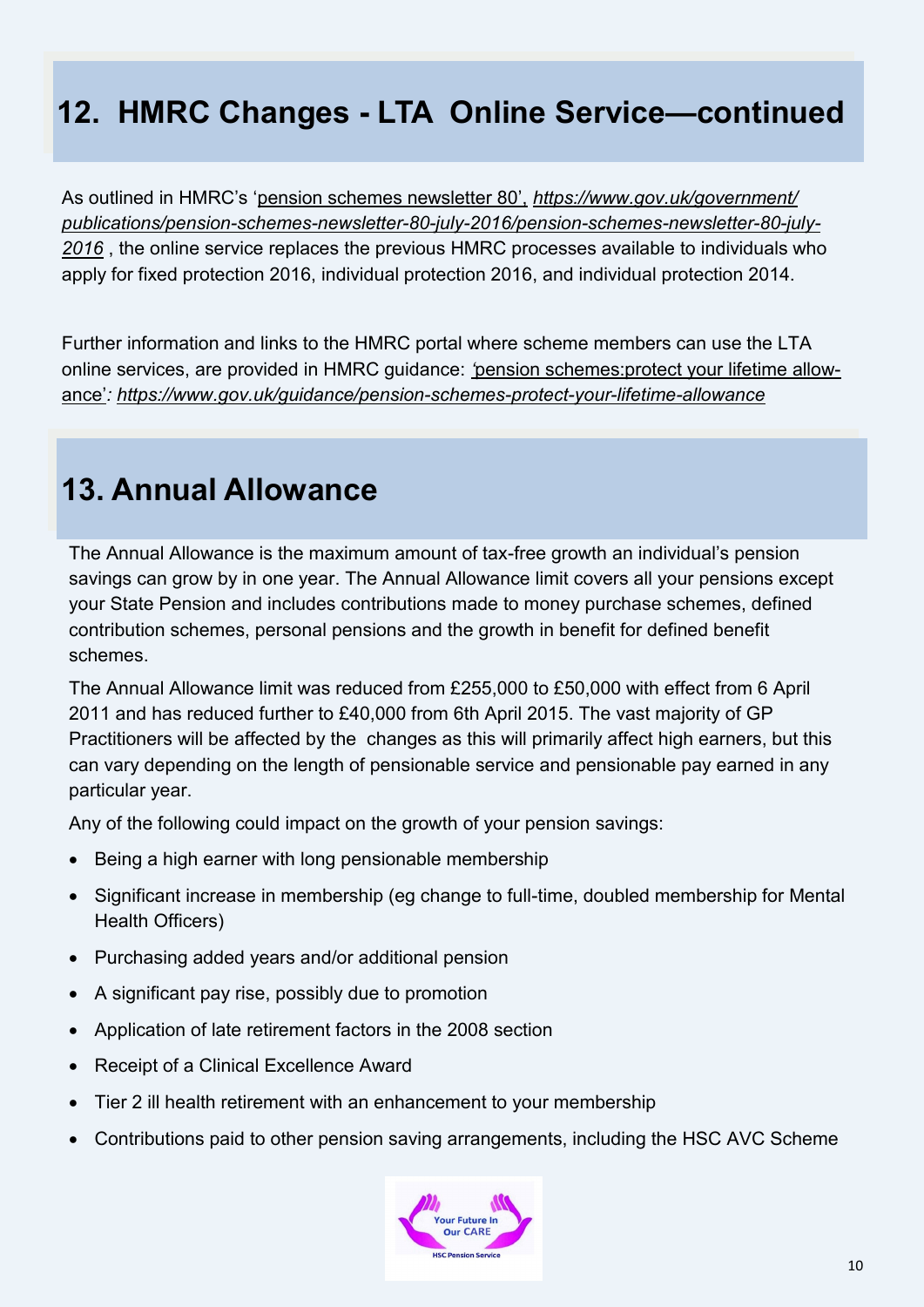### **14. Change of Address for submission of scheme forms**

### **All the following forms should now be sent directly to HSC Pensions:**

SS14 - Principle / Salaried / Locum only - **(OOH joining forms should be sent directly to the OOH provider)**

AW6 Pension Application

SD502

AP1 / 2

PN1

AW33 - HSC pension to complete employers section, Part C

### **Please continue to visit the HSC Pensions website to access the most up to date forms.**

# **15. Encrypted HSC Emails**

To enable us to email sensitive information outside the organisation you may receive an email requesting you to set up a password. This will allow you to view the information sent by HSC Pensions.

# **16. Schedule of Charges**

Estimates can be requested free of charge by calling 02871 319111 (option 4) or emailing hscpensions@hscni.net. However, please note that from the 1st April 2016, if an estimate is required within 365 days of a previous estimate, or requested by a third party there will be a £30 charge made payable to BSO. For more information click [here](http://www.hscpensions.hscni.net/download/Scheme%20Forms/employer_forms/Schedule-of-Charges-Member.pdf) to see our Schedule of Charges.